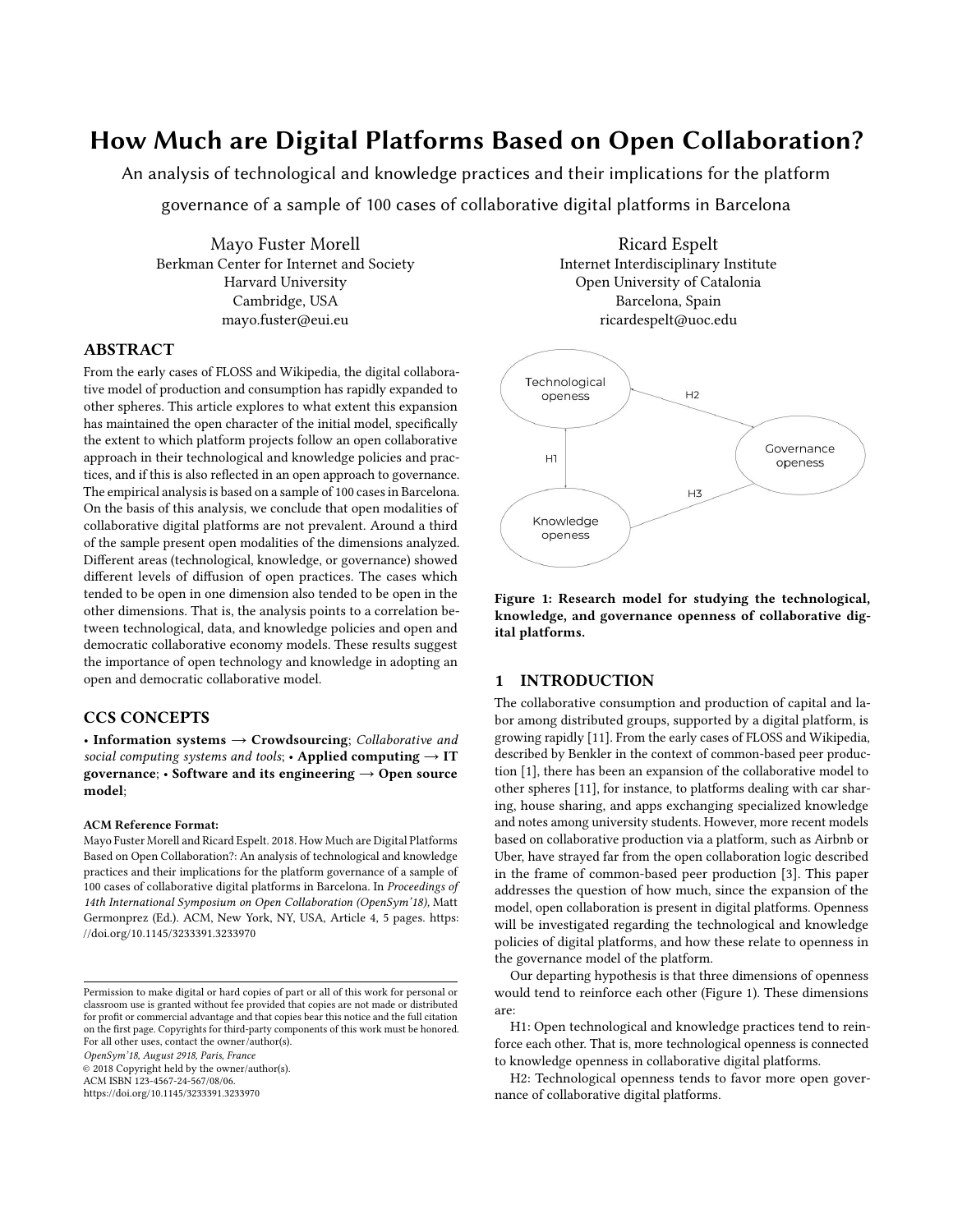H3: Knowledge openness tends to favor more open governance of collaborative digital platforms.

The paper presents the following sections: first, we approach the construction of a conceptual framework for collaborative openness regarding technological, knowledge, and governance practices. Next, we explain the methods based on a sample of 100 cases in Barcelona, using data based on web collection and structured interviews. In the results section, we provide descriptive statistics of the openness of technological, knowledge, and governance practices at the platforms, and then test if they are correlated. Finally, we address conclusions and suggest further lines of research.

# 2 KEY DIMENSIONS: OPENNESS IN TECHNOLOGY, KNOWLEDGE, AND GOVERNANCE OF PLATFORM

## 2.1 Technological openness

Technological practices and policies openness refers to the adoption of software and technological architecture that favor freedom and openness.

We have adopted as indicator the type of license of the software code the platform uses. We have categorized the licenses depending on their degree of favorability to openness, or freedom. In this case we have prioritized the robust licenses (copyleft), such as GPL and LGPL, that allow freedom to be maintained throughout the entire chain of users, from its author to the end user, for which they make use of copyleft, forcing derivative work to be maintained with the same copyright regime as the original. Then, in degree of openness, we place the permissive software licenses, such as MIT and BSD, that make the distribution of the work more flexible, either as free or private. Finally, we locate all rights reserved or contents without license.

Regarding technological architecture, two indicators have been adopted. First the type of technological infrastructure on the platform. We categorized these, from more open to less, considering, at the same time, reproducibility (the availability of source code as FOSS) and distribution (which would range from p2p to federated to centralized). As: 1) Peer-to-peer (e.g., BitTorrent); 2) Centralized reproducible FLOSS, but not federated (e.g., Media wiki); 3) Federated (e.g., Kune); 4) Centralized in one entrance point (e.g., Wikia); and 5) Centralized but not reproducible because one node is exclusively provided by the platform owner and proprietary (e.g., Facebook). The other indicator considered is the use of blockchain (Yes/No) with the objective to decentralize the platform's technological architecture and open up the community participation.

### 2.2 Knowledge openness

Regarding knowledge platform policies, we have adopted two types of elements: content and data. The content element refers to the type of user-generated content license. The license used and their categorization from more open/free to less were: 1) Public Domain; 2) CC0, 3a) CC BY , 3b) CC BY-SA, 4a) CC BY-NC 4b) CC BY-ND, 5) CC BY-NC-SA, 6) CC BY-NC-ND, 7) All rights reserved or No license. In this case, we have balanced the possibility to share only by author recognition (CC BY) and the possibility to keep the same license attributions (CC BY-SA). In the same sense, we have equated the

possibility to create author recognition non-commercial derivatives contents (CC BY-SA) and author recognition with no derivatives (CC BY-ND) but potential commercial contents.

Regarding data policies, the indicator adopted is the ability to access data generated by users, taking into consideration their agreement. The options considered were (from more open to less): 1) API without restrictions; 2) Full data export (data dump); 3) Freely down-loadable as a whole; 4) API with some restrictions; 5) Freely down-loadable in part; and 6) Not possible to export, copy, or access any API.

#### 2.3 Governance openness

Regarding platform governance, we have considered several dimensions of governance and the extent to which they adopted an open modality. In that sense, we evaluate governance among value creators at the platform interaction level (matching platform functionalities with the grade that users can participate) and the governance regarding platform provision (considering legal constitution, policies of participation and transparency):

1) The openness of the management of contributors. We have considered: 1.1) the ways users can contribute to the platform content, if it is possible to create new ways of generating content, and whether it is possible to create content or (only) offer/demand/rate products or services; 1.2) the policy of platform participation: whether participation is open without filters, moderated before publication, or moderated after publication; 1.3) the possibility of user interaction: if users can communicate among themselves or create groups; and 1.4) if the platform considers different types of user accounts or a single type open to any user.

2) The openness of the election of administrators. We considered: if the users can self-appoint themselves as administrators; if administrators gain privileges automatically through participation; and if administrators are elected from among the general community, by other administrators, or by the infrastructure provided.

3) Decision-making with regard to community interactions, including whether or not there are formal or informal systems for community decision-making, and if the definitions of the formal rules and platform policies are open to user contributions.

4) The type of legal entity and the options for community members to engage with each type of legal entity. We have considered: public administration, university, foundation, association, cooperative, business company, or without legal format.

5) Finally, governance linked to economic management. We considered: 5.1) economic transparency (if the economic balance is accessible to the community or if it is provided publicly); and 5.2) openness in deciding the destination of project benefits (if only project owners or the whole community have channels to be informed of and manage the benefits).

### 3 METHODOLOGY

The methodology is based on the statistical analysis of a sample of 100 cases present in the city of Barcelona [\[6\]](#page-4-4). A codebook [\[5\]](#page-4-5) for data collection (a set of indicators related to the analysis variables) was employed.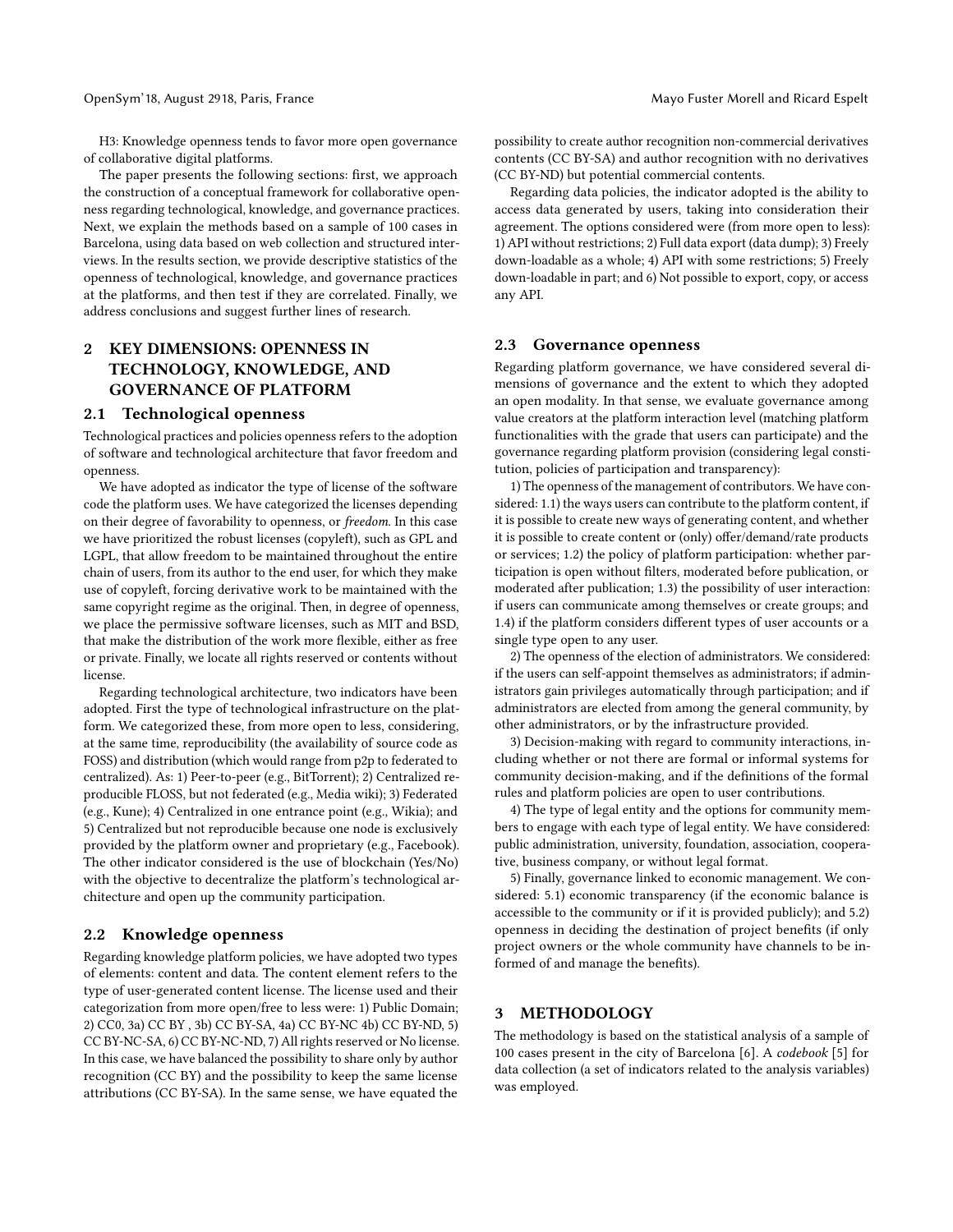How Much are Digital Platforms Based on Open Collaboration? Come Conservation CopenSym'18, August 2918, Paris, France

Data collection was based on two methods: web collection and a structured interview. Web collection was based on digital ethnography of the web platforms. It was performed in 100 cases. In addition, we performed a structured interview with 50 of these 100 cases. Finally, during data collection, field notes of general impressions were kept in a field book in order to have detailed qualitative data about study cases.

A single researcher collected the data. To guarantee the reliability of the sample, two other researchers tested the indicators of the codebook with a set of cases, and verified the data collected for some cases by the main data collector. In this way, we controlled the quality of our data.

To develop the analysis, we generated descriptive statistics of defined variables and correlation analysis in order to study the relation between open technology, knowledge openness variables, and open governance.

For the statistical analysis of the data, we applied different nonparametric tests. We were aware that non-parametric methods are not as powerful as parametric ones. However, because nonparametric methods make fewer assumptions, they are more flexible, robust, and applicable to non-quantitative (categorical/nominal) variables. Some of the tests that we applied to our dataset were bivariate non-parametric correlations calculated using Spearman's correlation [\[13\]](#page-4-6).

To create the sample, the use of a probability or random sample has several advantages. The most important benefit is the ability to make inferences about the population with a certain degree of confidence. Randomization increases the likelihood that a large sample will reflect the characteristics of the underlying population by avoiding assignment or selection based on the value of the variables of interest. However, randomization does not guarantee a representative sample per se. In addition, random selection involves the risk of missing relevant cases. Finally, there are limitations (such as uncertainty regarding representativeness) to applying randomness to a highly diverse population with unknown size and boundaries. In other words, using probability samples requires knowledge of the population. For instance, a list or census of the population, or at least a partial list (at some level) of the population. This is not the case for collaborative digital platforms, which are diverse and whose universe is unknown.

Given the lack of adequate conditions and the unsuitability of developing a probability sample of diverse collaborative digital platform experiences, as well as the absence of a comparability goal, we used non-proportional quota sampling to build the sample of 100 cases out of the initial more than 1,000 current cases of commons-based peer production identified in the city of Barcelona by the P2Pvalue directory project [\[4\]](#page-4-7). We ensured the inclusion of a mix of platform experiences to reflect the heterogeneity of the collaborative digital platforms, taking into account projects promoted by different type of actors (public administration, companies, cooperatives, communities without legal format), areas (cultural, tourism, mobility, etc.), goals (knowledge co-creation, community engagement, business) and profit and non-profit oriented. From the initial list of more than 1,000 cases identified, we used different matching criteria to ensure the diversity of the sample. Thus, the selection takes into account local cases and platforms with global activity, including Barcelona. This approach matches with a vast



Figure 2: Year of creation.

number of cities, where local and global platforms develop their activity in the city spectrum [\[7\]](#page-4-8).

Additionally, in order to improve the robustness of our sample, we ensured the systematization of the sampling. We selected the most relevant 100 cases on the basis of: 1) Projects with activity in Barcelona; 2) Projects based on or supported by a digital platform; 3) Projects based on collaborative production; and 4) Projects with a significant level of activity of participation (platforms which have at least reached the level of having registered and active accounts by users, so in some stage of of community engagement).

Even if the universe is variable, we consider that we reached a large part of the experience in Barcelona with an initial mapping of more than 1,000 cases, since the P2PValue directory is periodically reviewed and the selection collect the filters referred before. 64,36% of the cases have the principal headquarters in the city of Barcelona, 11,88 in the region (Catalonia), 16,83% in the rest of the country (Spain), 4,95% in Europe and 1,96% in the rest of the world.

Regarding the year of creation (Figure 2), 77,23% of the cases have been created from 2010. In respect of the stage of evolution, 9,90% of platforms have an early stage of implementation of the idea or business model, 10,89% have a stable and full operational mode, 22,77% are in a growing phase, 52,48% can be considered mature because are a main reference in their field and 3,96% are without current operation.

# 4 RESULTS: OPEN COLLABORATION AT PLATFORMS

### 4.1 Technological openness

Focusing on software openness, 33,66% of the platforms were based on copyrighted software while 19,80% used software without any type of license. At the other end of the scale, 2,97% of them took advantage of software with a public domain license, while 36.63 adopted one of the different grades of free licenses.

With regard to technological infrastructure and architecture openness, 35,64% of platforms were open to reproducibility. Of these, 10,89% had a peer-to-peer architecture, 18.8% used centralized reproducible FLOSS, and 5,94% used centralized FLOSS. 44.55% of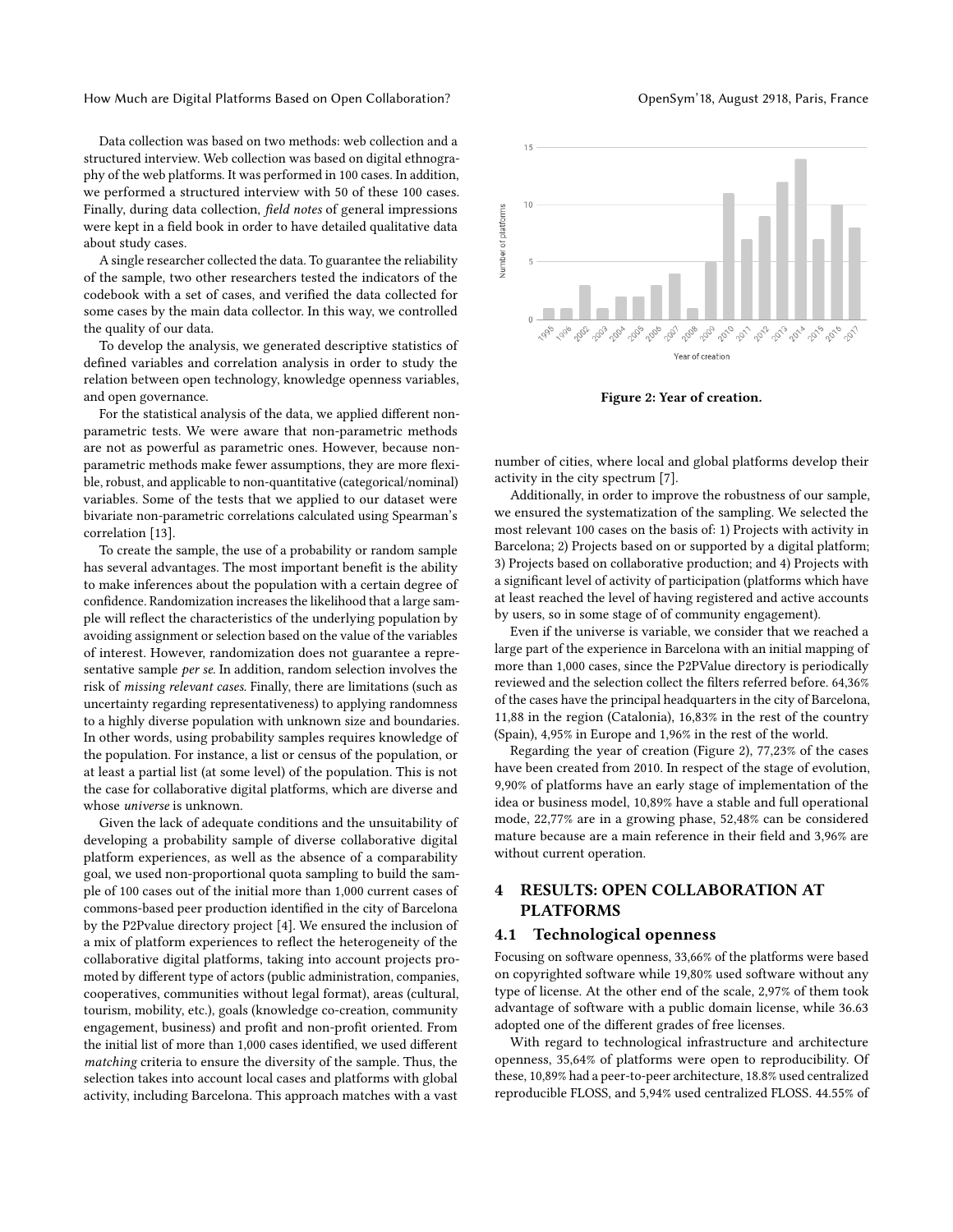OpenSym'18, August 2918, Paris, France Mayo Fuster Morell and Ricard Espelt

the collaborative digital platforms studied were not open to being reproduced.

Additionally, 38% of projects use or plant to use blockchain as a way to decentralize power and control of the platform technology, while 44% were not interested and 18 did not answer the question. In sum, 39.6% of the projects were based on a free license software, 35.64% were based on an open architecture, and 38 of projects had interest in exploring other forms of decentralized technologies. The openness of technological practices in the three modalities investigated was not used by the majority of cases. However, it constituted more than a third of the cases.

Finally, the technological openness correlation analysis shows a relationship between the platform's software and the type of infrastructure architecture. While with less significance, there is also a correlation between the openness of the platform code and the use of blockchain technology. In other words, different types of openness in technological practices tend to reinforce each other.

## 4.2 Knowledge openness

When it comes to user-generated content, the majority of collaborative digital platforms analyzed had a private copyright license (36.63%) or dismissed any type of license (23.76%), while 2.97% had a public domain license and 32.67% had a Creative Commons license. While only 20.79% of the platforms studied had an option to export part or all of the data generated by their users.

An internal correlation analysis of knowledge policies highlights a relationship between user-generated content licenses and how the data is exported or how copying of the complete resource is technically facilitated.

#### 4.3 Governance openness

Regarding the management of contributors, there was almost a balance between platforms where users create new ways of adding or generating content with others (39.6%) and the ones which focused on offering, demanding, or rating products or services (42.6%). At the same time, the majority of collaborative digital platforms did not constrain user participation.

In 35.6% of the platforms, members published without filters, and in only 25.7% was content moderated prior to publishing. 57.4% of platforms allowed participants to be part of groups or communicate among themselves. In spite of that, the majority of projects analyzed (60%) had different types of user accounts, and the administrators were chosen by the founders or platform providers.

Regarding the decision-making process for community interactions, 56% of platforms have formally or informally defined systems to involve the community in the decision-making process. On 54% of the projects, users can participate in the definition of formal rules and policies.

Regarding the legal entity, 44.6% of the platforms studied belonged legally to a business structure (I.e. SL, SA, SCP etc.), while 4% came from the Public Administration, 2 from the university, 17.8% from non-profit associations, 5% from foundations, and 12.9% from cooperatives, while 13.9% did not have a defined legal format.

Regarding the connection between platform governance and economic management, in 76% of cases the economic balance was accessible by members of the project's legal entity and in 38% this information was publicly available. In half of the instances (50%), the owners of the platform decided the destination of the economic benefits.

Governance openness correlations highlight some strong connections between the variables studied. First, a connection appears between the openness to users contributing to the digital platform and the type of legal entity. Second, a connection appears between the way a user can participate in the definition of the rules and policies, how the platform administrators are chosen, and who controls decision regarding economic benefits. Finally, another connection appears between the type of legal entity behind the platform and its economic management, in terms of who decides the destination of economic benefits and the transparency of economic balance.

Relation between technological, knowledge, and governance openness The analysis points to a correlation between the three dimensions considered in this investigation: technological, knowledge, and governance openness.

The results confirm our general hypothesis that openness principles are reinforced by the different dimensions in which it is applied. The results also confirm the three specific hypotheses. The most relevant correlation from the analysis is that between the dimensions of knowledge and technological openness (0.46\*\*). This suggests that the adoption of open technology and open knowledge policies by a collaborative digital platform are related. The double correlation, with similar values, of technological openness with open governance (0.36\*\*) and knowledge openness with governance openness (0.38\*\*), suggest the importance of knowledge and technological policy openness in favoring open governance.

## 5 DISCUSSION AND CONCLUSION

The conclusions we draw from our investigation have two premises that must be located in advance. On the one hand, we have done a case study of the city of Barcelona, so the conclusions are partly extrapolated to other cities where global collaborative or similar business platforms appear. On the other hand, the generation of criteria to define and categorize the technological, knowledge and governance openness of collaborative economy platforms has its own controversies and limitations.

In any case, based on our analysis of a sample of 100 cases of collaborative digital platforms in Barcelona, we could conclude that open modes of collaborative digital platforms are not prevalent. The diffusion of open practices varies depending on the area analyzed: technological, knowledge, or governance openness.

The area with the greatest presence of openness is that of knowledge practices in concrete user-generated content, as open practices are present in 35.64% of the sample. In knowledge practices relating to data openness, however, it goes down to 20.79% of the sample. Openness of technological practices in the three modalities investigated was not practiced by the majority, but open options constituted more than a third of the cases (39.6% of the projects are based on a free software license, 35.64% are based on open architecture, and 38 of the projects have interest in exploring other forms of decentralized technology).

Two factors may explain this result. The first is the desire to restrict use of the website's software to the platform owners. The second is the low level of attention to software, content license,